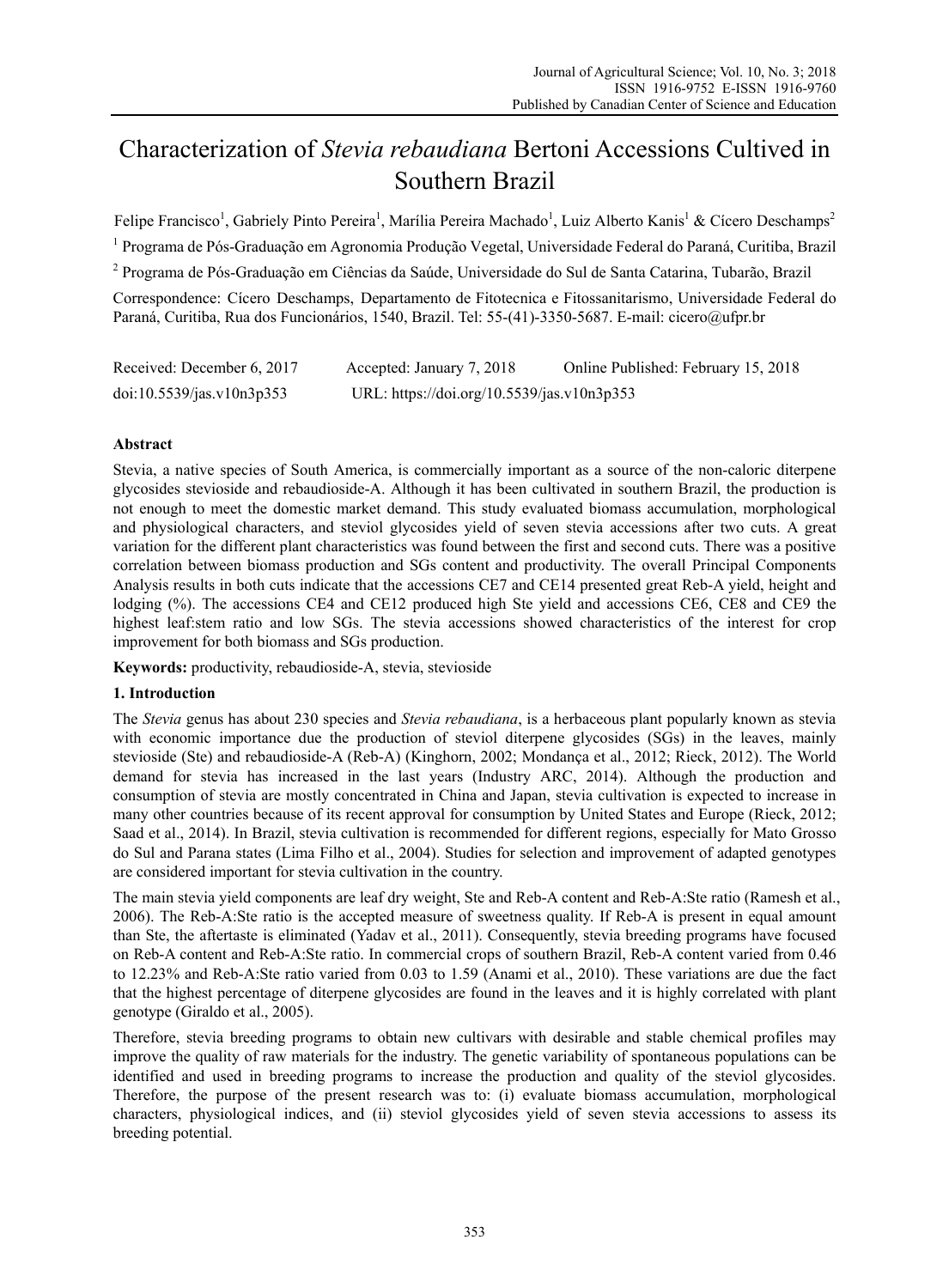#### **2. Method**

#### *2.1 Experimental Area*

The experiment was carried out under field conditions in Parana state, southern Brazil (25°38′58″S, 49°12′59″W, altitude 960 m). The climate is characterized as humid subtropical with cool summers, frequent frost during the winter and absence of a dry season. The environmental conditions (maximum and minimum temperature, relative humidity, sun radiation, sunshine hours, and rainfall) during the experiments are shown in Table 1.

| Month/Year            | Min Temp                | Max Temp | Mean Temp                     | Humidity      | Rainfall       | Sunshine      | Rad                       |
|-----------------------|-------------------------|----------|-------------------------------|---------------|----------------|---------------|---------------------------|
|                       | ----------------------- |          | °C -------------------------- | $--- 9/0 ---$ | $---$ mm $---$ | $-$ hours $-$ | $-$ W m <sup>-2</sup> $-$ |
| First growing period  |                         |          |                               |               |                |               |                           |
| Nov/2013              | 14.2                    | 23.7     | 18.0                          | 87.1          | 105.6          | 13.3          | 352.0                     |
| Dez/2013              | 16.2                    | 26.2     | 20.1                          | 85.0          | 103.8          | 13.6          | 395.0                     |
| Jan/2014              | 17.4                    | 28.7     | 21.8                          | 83.1          | 198.6          | 13.4          | 446.0                     |
| Feb/2014              | 17.3                    | 28.1     | 21.6                          | 83.4          | 135.2          | 12.9          | 397.8                     |
| Mean                  | 16.3                    | 26.7     | 20.4                          | 84.7          | 135.8          | 13.3          | 397.7                     |
| Second growing period |                         |          |                               |               |                |               |                           |
| Mar/2014              | 16.1                    | 25.2     | 19.7                          | 87.8          | 121.2          | 12.2          | 324.2                     |
| Abr/2014              | 14.5                    | 22.6     | 17.6                          | 90.5          | 68.4           | 11.4          | 259.2                     |
| Mai/2014              | 11.8                    | 20.7     | 15.3                          | 88.7          | 88.0           | 10.7          | 250.1                     |
| Mean                  | 14.1                    | 22.8     | 17.5                          | 89.0          | 92.5           | 11.4          | 277.8                     |

Table 1. Climatic data of the experimental area (Curitiba, PR, Brazil)

*Note*. Sistema Meteorológico do Paraná (2015).

Soil samples were collected from the experimental area and the results were pH = 5.2;  $Al^{+3} = 0.0$  cmol. dm<sup>-3</sup>;  $H^+ + Al^{+3} = 5.8$  cmol<sub>c</sub> dm<sup>-3</sup>; Ca<sup>+2</sup> = 6.1 cmol<sub>c</sub> dm<sup>-3</sup>; Mg<sup>+2</sup> = 3.1 cmol<sub>c</sub> dm<sup>-3</sup>; K<sup>+</sup> = 0.88 cmol<sub>c</sub> dm<sup>-3</sup>; P = 35.4 mg  $dm<sup>3</sup>$ ; C = 26.3 g dm<sup>-3</sup>; base saturation 63% with 400 g kg<sup>-1</sup> of clay. Soil correction was performed according to the ROLAS (2004) recommendations.

## *2.2 Plant Material and Harvesting*

The seven stevia accessions (CE4, CE6, CE7, CE8, CE9, CE12 and CE14) were obtained from Embrapa (Brazilian Agricultural Research Corporation, Center of Genetic Resources, Brazil). The plant material was micropropagated using MS medium (Murashige & Skoog, 1962) modified with 20 g L<sup>-1</sup> sucrose and 6 g L<sup>-1</sup> agar. Growth conditions were 16-hour photoperiod with photon flux density of 20  $\mu$ mol m<sup>-2</sup> s<sup>-1</sup> and temperature of  $25\pm2$  °C. The plantlets were transferred and maintained under greenhouse conditions for 14 days with intermittent mist irrigation for 5 seconds each 30 minutes, followed by 20 additional days with irrigation as needed. At the end of this period, plants were selected for field evaluation. Before being transferred to the field, plants were pruned to 20 cm in height, remaining with three pairs of leaves. The plot size was  $1.5 \times 2.5$  m with 0.6 m border between plots containing 25 plants with spacing of  $0.5 \times 0.25$  m. The nine plants in the center were used for evaluation.

Plants were first harvested 5 cm above the base of the stem after 114 days from transplanting date (first cut) and 84 days after the first harvest (second cut), at which time 5% of the plants presented flowers, according to Lima Filho et al. (2004).

#### *2.3 Morphological Characters and Biomass Accumulation*

Leaves were separated from the stems and dried at 65 °C for 48 hours in a hot dry oven for leaf dry weight, stem dry weight and total dry mass determinnation.

Plant height was determined by the distance to the highest point of the plant. The percentage of lodging was assessed by counting the plant branches positioned horizontally during the experiment period (Lima Filho et al., 2004).

The number of secondary branches (NSB) and tertiary branches (NTB) (shoots per plant) was determined from three plants randomly selected from each plot.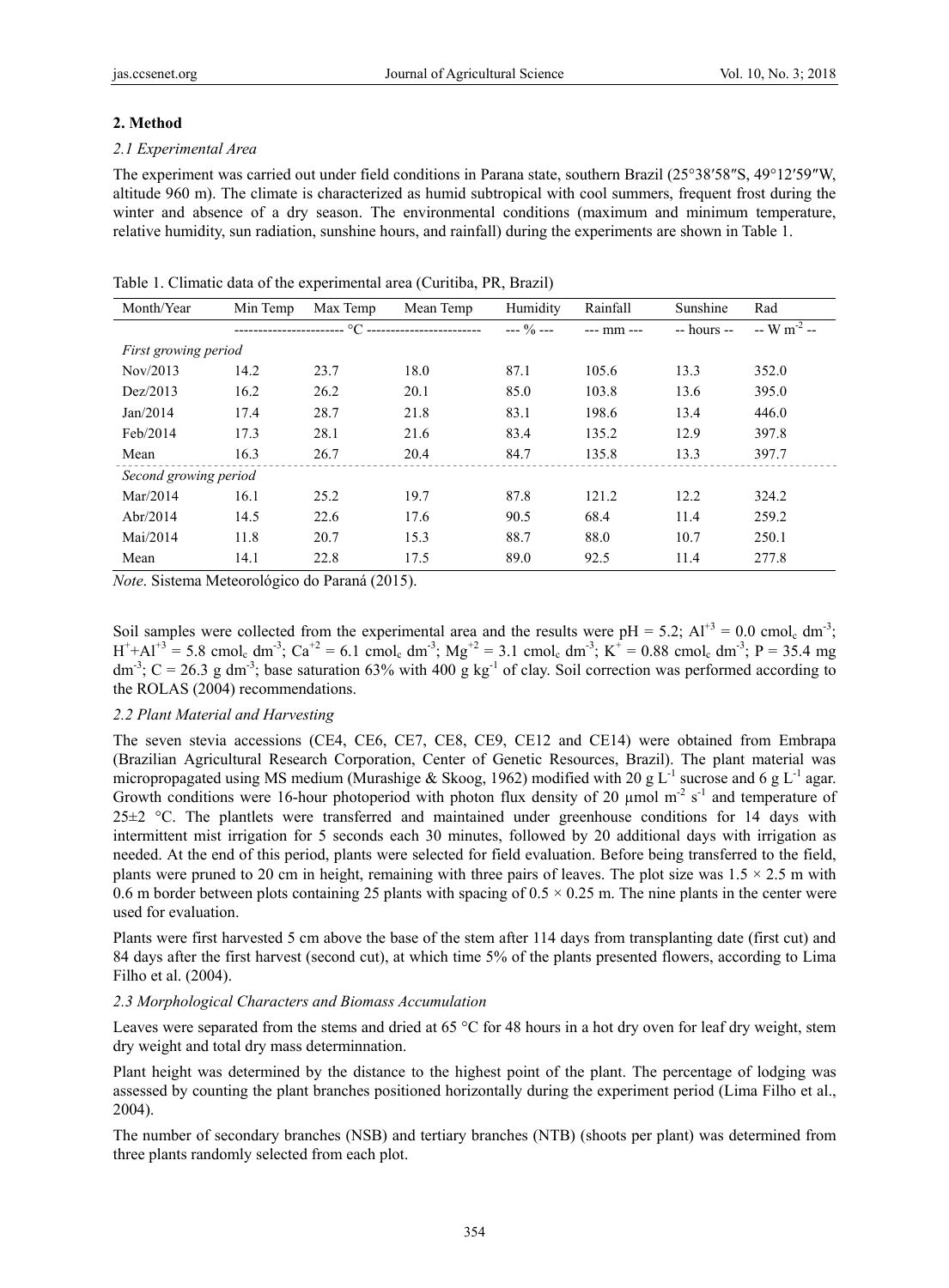# *2.4 Physiological Indices*

From the biometric measurements, the physiological indices were calculated (Equations 1, 2 and 3), which reflect the morphological and physiological conditions of the plant during its ontogenetic cycle, describe by Radford (1967).

Fifty discs of 0.785 cm<sup>2</sup> leaves of each experimental plot were weighed to measure the leaf area index (LAI) calculated proportionally to the total leaves mass of the plot.

The leaf area ratio (LAR) expressed the foliar area useful for photosynthesis and was defined as the quotient between a foliar area (FA) and total dry weight (TDW).

$$
LAR = FA/TDW \tag{1}
$$

Specific leaf area (SLA) is the relation between leaf area (FA) and leaf dry weight (LDW).

$$
SLA = FA/DWL \tag{2}
$$

Leaf weight ratio (LWR) represents the relation between the mass of leaf dry weight (LDW) and total dry weight (TDW).

$$
LWR = LDW/TDW \tag{3}
$$

## *2.5 Extraction and Analysis of Steviol Glycosides (SGs)*

The extraction and analysis of SGs was performed in the Laboratory of Pharmaceutical Technology of the University of Southern Santa Catarina (UNISUL) by HPLC according to methodology developed by Kolb et al. (2001). Leaf samples (1 g) were dried in a hot air oven at 65±2 °C until constant weight was achieved and ground. Steviol glycoside were extracted with 70% ethanol at 70 °C for 30 minutes on a shaker and then filtered. The obtained extract was dissolved in 5 ml HPLC-grade Acetonitrile-water (8:2) mobile phase. Aliquots (20 uL) of extract were loaded onto a HPLC Shimadzu<sup>®</sup> (SPD-10A), column NH<sub>2</sub> (250  $\times$  4.6 mm), operated at the following conditions: isocratic Elution. 80:20 (v/v) acetonitrile/water (pH 5.0), flow rate 2 mL m<sup>-1</sup>; wavelength of UV detector, 210nm, sensitivity adjusted to 0.04 AUFS. The compounds in each sample were identified and quantified by comparing their retention times with those of standards. The calibration curve was obtained with standards of Ste (98% purity) and Reb-A (96% purity) obtained from Sigma Aldrich.

## *2.6 Statistical Analysis*

Data were analyzed in a completely randomized design with a factorial scheme  $7 \times 2$  comparing seven stevia accessions and two cuts, with five replications using the Statistica 7 software (Stat Soft Inc., Tulca, OK, USA). Least significant differences between means were calculated by Scott-Knott test ( $P \le 0.05$ ).

The Principal Components Analysis (PCA) was performed on the mean values of the morphological and physiological characters and SGs variation within the accessions. A biplot analysis and its graphical output were then used to associate the stevia accessions and the observed quantitative traits. The correlation matrix was also established for the morphology characters, biomass accumulation, physiology indices and productivity of SGs.

## **3. Results and Discussion**

## *3.1 Morphological Characters and Biomass Accumulation*

The dry leaf yield of all stevia accessions was higher in the first cut  $(2.8 \text{ to } 4.0 \text{ t} \text{ ha}^{-1})$  compared to the second cut  $(0.7 \text{ to } 1.3 \text{ tha}^{-1})$ . The pruning performed due to the first cut associated with the photoperiod (mean 11.4 hours) was probably related to the lower vegetative development in the second cut and consequently to the lower dry leaf yield. However, there was a significant variation in dry leaf yield among the accessions. The CE4 had the highest productivity of dry leaf yield in first cut  $(4.3 \text{ tha}^{-1})$  and second cut  $(1.3 \text{ kg ha}^{-1})$  when compared to other accessions (Table 2). It was also observed low stem yield in the second cut  $(0.5 \text{ to } 1.4 \text{ t} \text{ ha}^{-1})$  when compared to the first cut  $(5.4 \text{ to } 8.3 \text{ t ha}^{-1})$ . In the first cut, CE4 presented the highest stem yield and in the second cut, both CE4 and CE14 were superior (Table 2).

During the experiment, the precipitation was lower than 200 mm in the two plant growth periods, and this fact may have influenced the results obtained. The precipitation is also a limiting factor for stevia and according to Lavini et al. (2008) precipitation below 200 mm impairs productivity, directly affecting the production of stevia biomass. In spite of this, dry leaf yield of accessions 4, 9 and 12 were higher than those found by Andolfi et al. (2006), Fronza and Folegatti (2003), González et al. (2007), Lima Filho et al. (2004), Megeji et al. (2005), Pal et al. (2013, 2015), and Serfaty et al. (2013). For the first year of cultivation whose values ranged between 1.6 and 4.4 t ha-1. In addition, agronomic conditions also influence the productivity of stevia biomass yield; Tadesse et al.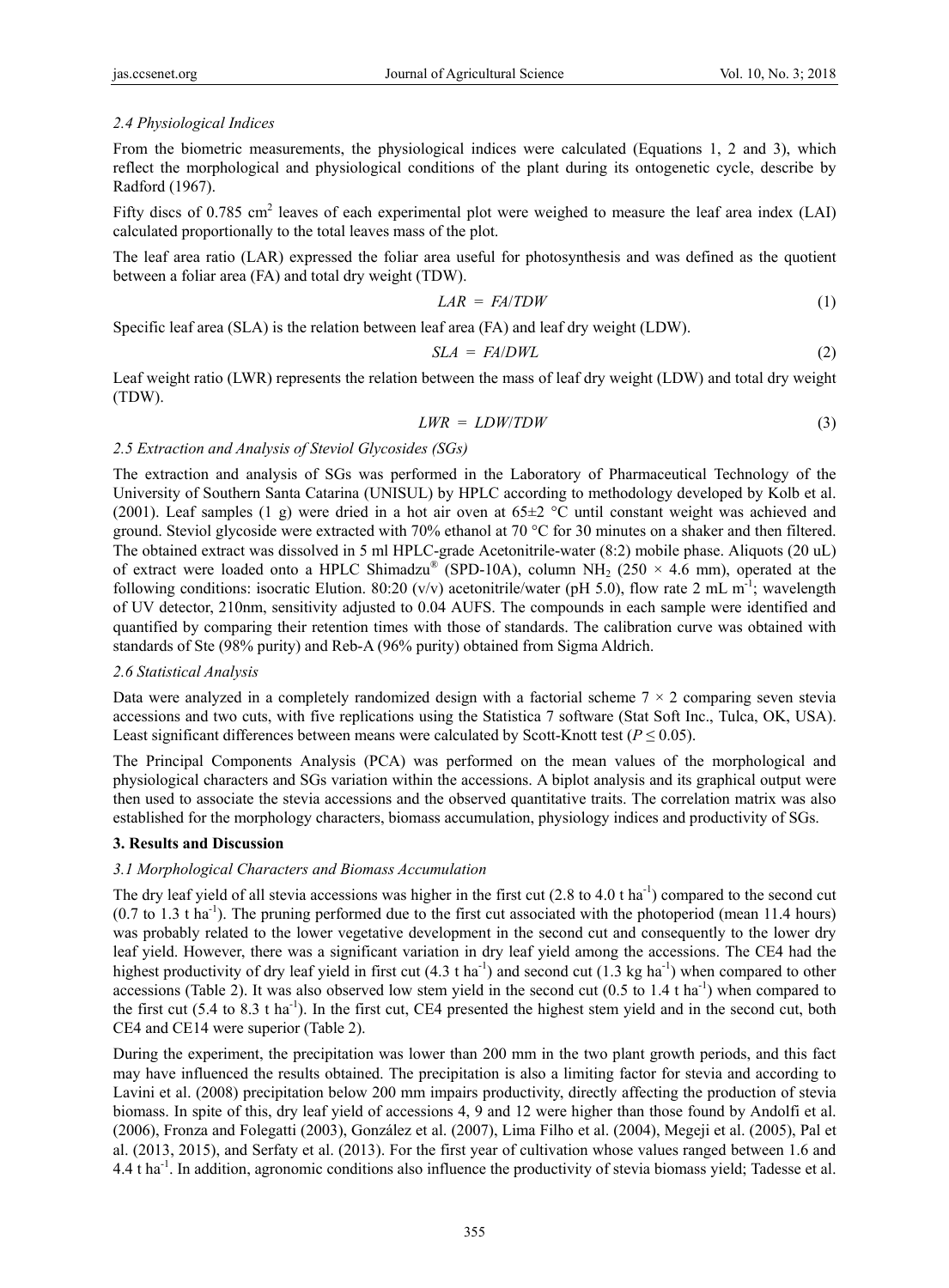(2016) obtained the maximum dry leaf yield (7.8 t ha<sup>-1</sup>) in spacing higher densities of plants. These suggest that in addition to the climatic conditions, the agronomic conditions should also be adjusted for each genotype.

No differences were found for leaf:stem ratio in the first cut and for most accessions, the second cut provided the largest leaf:stem ratio. The CE6, CE8 and CE9 accessions showed the highest leaf:stem ratio in the second cut (on average 1.34). For the other accessions the leaf:stem ratio ranged from 0.51 to 1.08 (Table 2). In stevia breeding programs high leaf:stem ratios are desirable for cultivated plants because of the low Ste concentrations  $(< 5 \text{ mg g}^{-1})$  in stem tissues (Brandle and Rosa, 1992; Singh and Rao, 2005).

The number of secondary branches (NSB) per plant varied from 20 (CE7) to 71 (CE9) in the first cut and from 14 (CE14) to 50 (CE4) in the second cut. CE9 and CE4 accessions in the first (71 branches per plant) and second cut (50 branches per plant), respectively. The number of tertiary branches (NTB) in first cut was significantly higher compared to the second cut. CE14 and CE9 produced more tertiary branches in the first cut CE8 and CE9 in the second. CE9 was the only stevia acess with the highest NTB in the first and second cuts (Table 2).

The higher plant development and SGs content and yield observed for all accessions in the first cut compared to the second were probably related with the environmental conditions (precipitation, solar radiation and photoperiod) in the field experiment. In addition, the cutting of stevia plants during short-day periods induces flowering as soon as the plant reaches the appropriate physiological age, even with lower plant growth (Lima Filho et al., 2004). Stevia is a short-day plant with a critical photoperiod between 12 to 13 hours day length and at this conditions the glycosides accumulation increase (Madan et al., 2010; Midmore & Rank, 2002; Valio & Rocha, 1977). During the second plant growth period, photoperiod was below 12 hours, which may have reduced the plant growth and SGs content and yield as mentioned by Ceunen and Geuns (2013) where increase in leaf biomass and the content of SGs are usually found in long day conditions.

The CE7 and CE14 accessions showed the highest plant heights in the first cut and also the highest percentage of lodging, being 93% and 96% for CE7 and CE14 respectively. CE9 was the only access that did not present lodging in the first cut. The plant height was also significantly lower (0.31 to 0.48 m) in the second cut for all accessions and consequently the lodging percentage was reduced (Table 2).

Table 2. Dry leaf (t ha<sup>-1</sup>) and dry stem yield (t ha<sup>-1</sup>), leaf: stem ratio, number of secondary (NSB) and tertiary branches (NTB), height (m) and lodging (%) of seven stevia accessions at two harvests stages (Curitiba, PR, Brazil)

|                  | Dry leaf yield<br>$(t \text{ ha}^{-1})$ |                   | Dry stem yield<br>$(t \text{ ha}^{-1})$ |                   | Leaf:stem<br>ratio  |                 | <b>NSB</b><br>(number) |                      | <b>NTB</b><br>(number) |                  | Height<br>(m)       |                     | Lodging<br>$(\%)$ |                 |
|------------------|-----------------------------------------|-------------------|-----------------------------------------|-------------------|---------------------|-----------------|------------------------|----------------------|------------------------|------------------|---------------------|---------------------|-------------------|-----------------|
| Access           |                                         |                   |                                         |                   |                     |                 |                        | <b>Cutting Stage</b> |                        |                  |                     |                     |                   |                 |
|                  | 1 <sup>st</sup>                         | 2 <sub>nd</sub>   | 1 <sup>st</sup>                         | 2 <sup>nd</sup>   | 1 <sup>st</sup>     | 2 <sup>nd</sup> | 1 <sup>st</sup>        | 2 <sup>nd</sup>      | 1 <sup>st</sup>        | 2 <sup>nd</sup>  | 1 <sup>st</sup>     | 2 <sup>nd</sup>     | 1 <sup>st</sup>   | 2 <sup>nd</sup> |
| CE4              |                                         | $4.3$ Aa $1.3$ Ab | 8.3Aa                                   | 1.3Ab             | $0.51Ab$ $0.98Ca$   |                 | 34Cb 50Aa              |                      | 337Ba                  | 150Bb            |                     | $0.90Ba$ $0.43Ab$   | $11Ca$ 0Bb        |                 |
| CE <sub>6</sub>  |                                         | 3.1Da 0.8Cb       | 6.7Da                                   | 0.5Cb             | 0.49Ab              | 1.35Aa          | 35Cb 43Ba              |                      | 261Ca                  | 98Cb             | 0.76Ca              | 0.32C <sub>b</sub>  | 22Ba 0Bb          |                 |
| CE7              |                                         | 3.2Da 0.8Cb       | 5.4Fa                                   | 0.9B <sub>b</sub> | 0.60Ab 0.89Ca       |                 | 20Eq                   | 12E <sub>b</sub>     | 109Da                  | 69Ca             |                     | $1.11$ Aa $0.46$ Ab | 93Aa 4Ab          |                 |
| CE8              | 2.8Fa 0.8Cb                             |                   | 5.6Fa                                   | 0.5Cb             | 0.50Ab              | 1.34Aa          |                        | 32Ca 22Db            | 360Ba                  | 55Cb             | $0.69$ Da $0.36$ Bh |                     | 9Ca               | 0Bb             |
| CE <sub>9</sub>  |                                         | $4.0$ Ba $0.7$ Db | 7.9Ba                                   | 0.5Cb             | 0.51Ab              | 1.33Aa          |                        | 71Aa 30Cb            | 1,399Aa                | 209Ab            | $0.70Da$ $0.31Cb$   |                     | 0Da               | 0Ba             |
| CE <sub>12</sub> |                                         | $3.7Ca$ 1.0Bb     | 7.4Ca                                   | 1.0B <sub>b</sub> | 0.50Ab              | 1.08Ba          | 46Ba 23Db              |                      | 341Ba                  | 70C <sub>b</sub> | $0.91Ba$ $0.38Bb$   |                     | 11Ca 0Bb          |                 |
| CE14             | $3.1$ Ea                                | 0.7D <sub>b</sub> | 6.4Ea                                   | 1.4Ab             | $0.48$ Aa $0.51$ Da |                 | $25Da$ 14 $Eb$         |                      | 133Da                  | 70C <sub>b</sub> |                     | 1.16Aa 0.48Ab       | 96Aa 4Ab          |                 |
| CV(%)            | 3.58                                    |                   | 5.10                                    |                   | 9.15                |                 | 10.37                  |                      | 14.67                  |                  | 6.71                |                     | 10.37             |                 |

*Note*. Means followed by same capital letter in the column and small letter in the row are not statistically different according to Scott-Knott test (P < 0.05). 1<sup>st</sup> = first. 2<sup>nd</sup> = second. CV = coefficient of variation.

#### *3.2 Physiological Indices*

LAI was higher in the first cut in all accessions, which shows the greater plant growth compared with the second cut. CE9 presented higher LAI in the first cut (7.0), but in the second cut it was the lowest (1.1). However, accessions CE7, CE8 and CE14 presented lower LAI in the first and second cuts.

For the majority of accessions the highest SLA was obtained in the second cut, only the CE4 access presented a lower SLA in the second cut  $(12.0 \text{ m}^2 \text{ kg}^{-1})$  in relation to the first cut  $(14.2 \text{ m}^2 \text{ kg}^{-1})$ . This may be due to the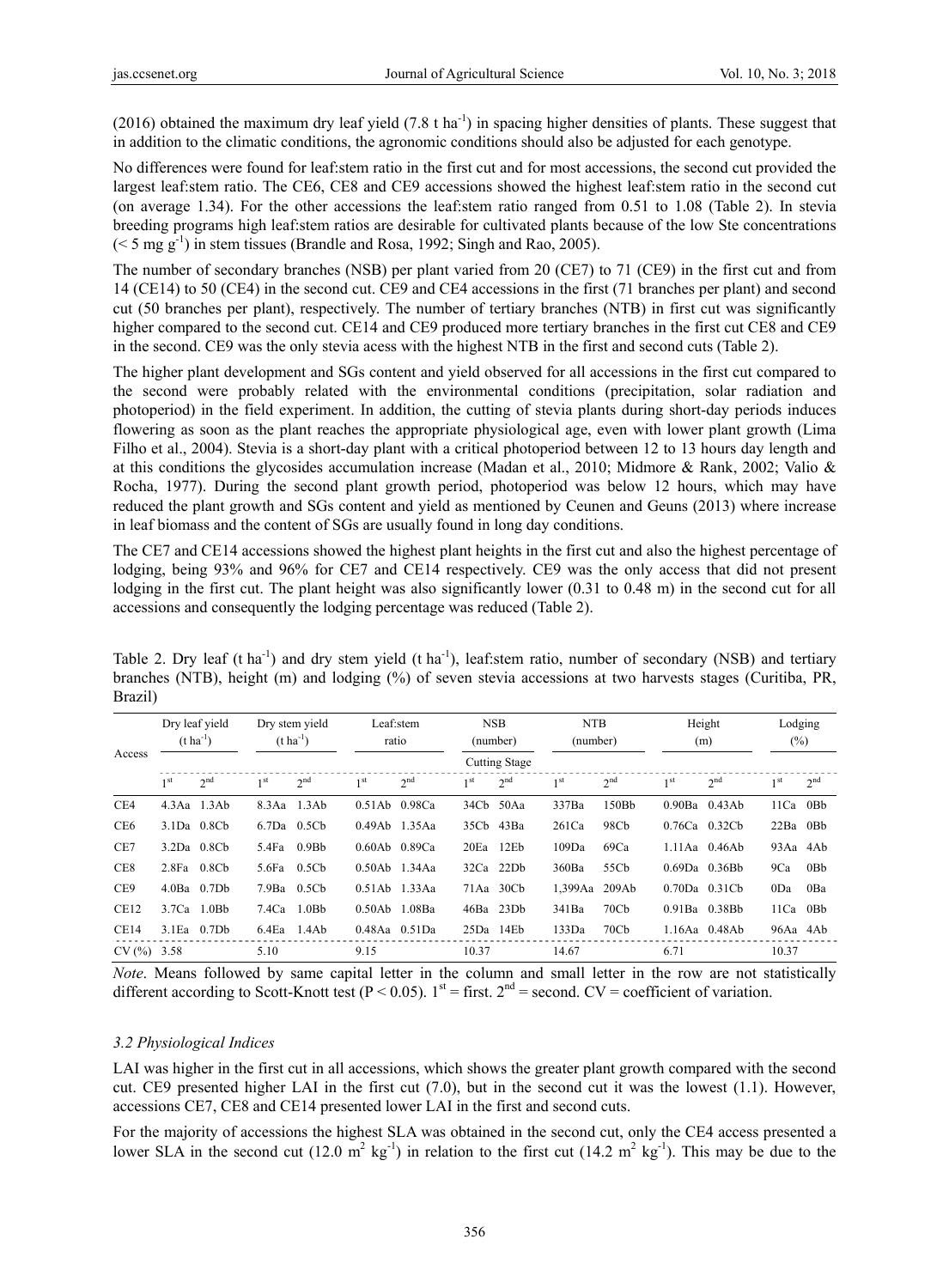reduced leaf area in the second cut, since larger leaf area results in greater leaf shading and consequently lower radiation incidence. In the first cut SLA ranged from 17.4  $m^2$  kg<sup>-1</sup> (access CE9) and 10.8  $m^2$  kg<sup>-1</sup> (access CE7).

LAR increased in the second cut. The accessions CE6, CE8, CE9 and CE12 were the ones with the highest LAR  $(10.1, 9.7, 9.4 \text{ and } 9.8 \text{ m}^2 \text{ kg}^1$ , respectively) in the second cut. The CE14 access presented lower LAR values in the first and second cuts (4.1 and 5.2  $m^2$  kg<sup>-1</sup>, respectively).

For most accessions, the LWR was high in the second cut. The CE14 access showed the lowest LWR (0.34) and with no statistical difference in the first cut  $(0.33)$ . The accessions CE6  $(0.60)$ , CE8  $(0.58)$  and CE9  $(0.57)$ presented the highest LWR in the second cut.

| Access          |                    | LAI               |           | $SLA$ (m <sup>2</sup> kg <sup>-1</sup> ) |           | LAR $(m^2 \text{ kg}^{-1})$ |           | LWR       |  |  |
|-----------------|--------------------|-------------------|-----------|------------------------------------------|-----------|-----------------------------|-----------|-----------|--|--|
|                 | $1st$ cut          | $2nd$ cut         | $1st$ cut | $2nd$ cut                                | $1st$ cut | $2nd$ cut                   | $1st$ cut | $2nd$ cut |  |  |
| CE4             | $6.0$ Ba           | 1.6Bb             | 14.2 Ca   | $12.0$ Db                                | $4.8$ Bb  | 6.1 Ca                      | $0.34$ Ab | $0.51$ Ba |  |  |
| CE <sub>6</sub> | 5.0 Ca             | $1.3 \text{ Ch}$  | 15.3 Bb   | 16.8 Ba                                  | $5.0$ Ab  | $10.1$ Aa                   | $0.33$ Ab | $0.60$ Aa |  |  |
| CE7             | 3.5 <sub>Ea</sub>  | 1.3 Cb            | 10.8 Eb   | 15.1 Ca                                  | $4.1$ Bb  | 7.1 Ba                      | $0.38$ Ab | 0.47 Ca   |  |  |
| CE <sub>8</sub> | $3.8\,\mathrm{Da}$ | $1.3 \text{ Ch}$  | 13.6 Cb   | $16.6$ Ba                                | 4.5 Bb    | $9.7$ Aa                    | $0.33$ Ab | $0.58$ Aa |  |  |
| CE <sub>9</sub> | 7.0 Aa             | $1.1 \,$ Cb       | 17.4 Aa   | 16.4 Ba                                  | 5.9Ab     | $9.4\text{ Aa}$             | $0.34$ Ab | $0.57$ Aa |  |  |
| CE12            | 6.1 Ba             | $2.0$ Ab          | 16.2 Bb   | 18.9 Aa                                  | 5.4 Ab    | $9.8$ Aa                    | $0.33$ Ab | $0.52$ Ba |  |  |
| CE14            | 3.9 <sub>Da</sub>  | 1.1 <sub>cb</sub> | $12.6$ Db | 15.6 Ca                                  | $4.1$ Bb  | 5.2 Da                      | $0.33$ Aa | $0.34$ Da |  |  |
| CV(%)           | 8.21               |                   | 5.52      |                                          | 10.62     |                             | 6.67      |           |  |  |

Table 3. Physiology indices of the seven stevia accessions (Curitiba, PR, Brazil)

*Note*. Means followed by same capital letter in the column and small letter in the row are not statistically different according to Scott-Knott test ( $P < 0.05$ ). 1<sup>st</sup> = first. 2<sup>nd</sup> = second. LAI = leaf area index. SLA = specific area. LAR = leaf area ratio. LWR = leaf weight ratio.  $CV = coefficient$  of variation.

## *3.3 Steviol Glycosides*

The content of Ste and Reb-A was significantly higher in the first cut for all accessions, ranging from 11.0% to 16.6%. In the second cut, the percentage of Ste varied from 6.8% to 12.9%. CE4 access presented the highest percentage of Ste in the first (16.6%) and in the second (12.9%) cut, but with no difference to CE7 (12.4%) and CE12 (11.8%) in the second cut (Table 4).

The productivity of Ste was higher for all accessions in the first cut (355 kg ha<sup>-1</sup> to 700 kg ha<sup>-1</sup>) compared to the second cut (44 kg ha<sup>-1</sup> to 177 kg ha<sup>-1</sup>). CE4 presented the highest productivity of Ste in both cuts (Table 4).

Reb-A (%) various from 14% (CE7) to 2.4 % (CE14) in the first cut, and from 9.1% (CE7) to 1.8% (CE12) in the second cut. Low Reb-A contents were observed in the CE12 and CE4 accessions, and the highest was observed in the CE14 and CE7 accessions in first and second cuts. In the first cut, it were observed Reb-A:Ste ratio greater than 1.0 in CE7 and CE14 accessions (1.01 and 1.08, respectively). The Reb-A:Ste ratio for CE4, CE6, CE9 and CE12 accessions was not statistically different (Table 4).

The cultivation cycle and stevia harvesting regime affects leaf biomass production and SGs (Pal et al., 2015). In the climatic conditions of southern Brazil, where the experiment was carried out, there was a need to advance the second harvest due to the accumulations of SGs from its peak at the beginning of flowering, which is the ideal time to harvest the leaves in terms of quality (Bondarev et al., 2003). This fact benefits the production of stevia by generating a surplus.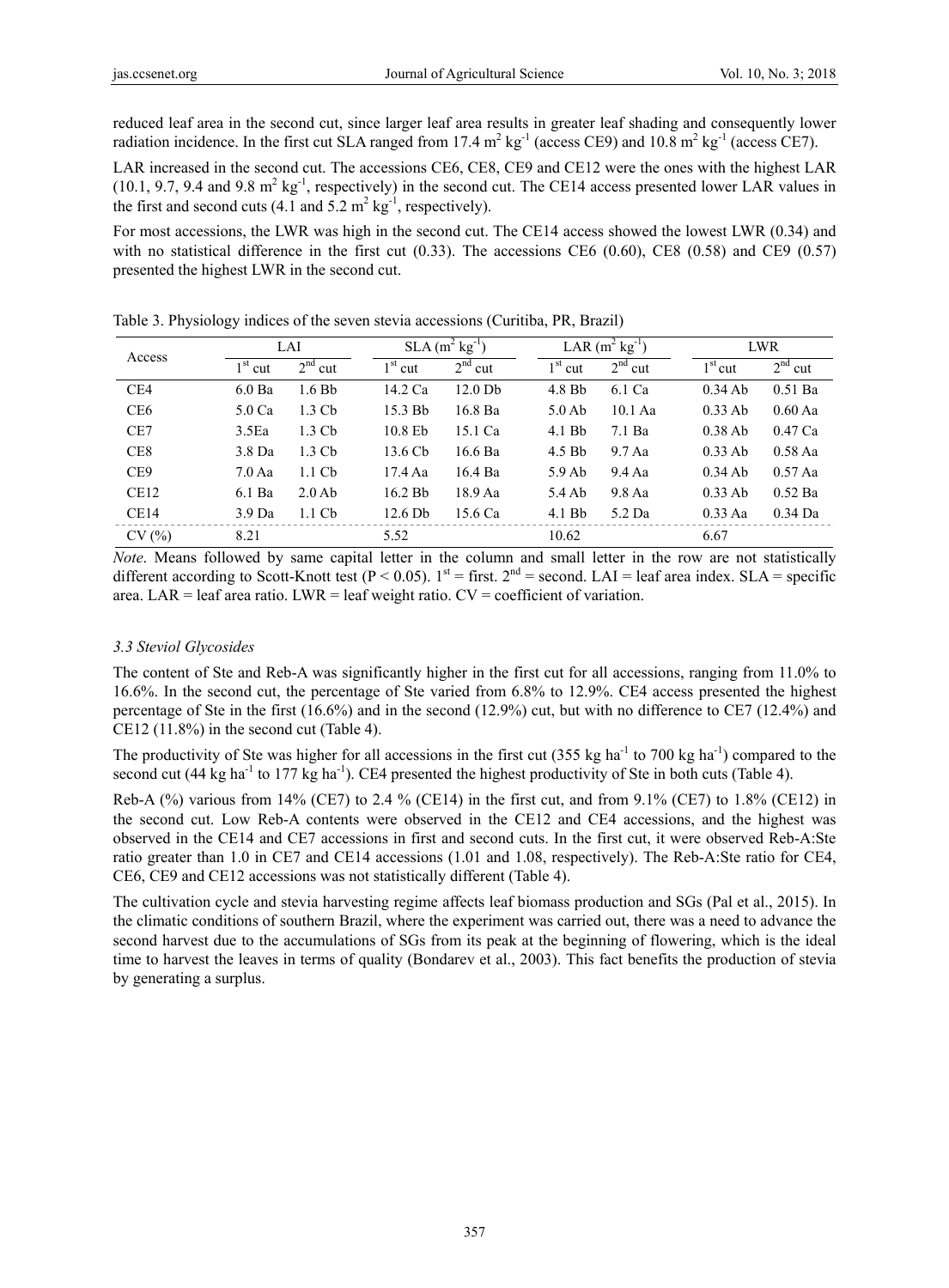| Access          |                    | Ste $(\% )$          |           | $Reb-A(%)$        |           | Ste $(kg ha^{-1})$ |           | $Reb-A (kg ha^{-1})$ | Reb-A:Ste ratio |           |  |
|-----------------|--------------------|----------------------|-----------|-------------------|-----------|--------------------|-----------|----------------------|-----------------|-----------|--|
|                 | $1st$ cut          | $2nd$ cut            | $1st$ cut | $2nd$ cut         | $1st$ cut | $2nd$ cut          | $1st$ cut | $2nd$ cut            | $1st$ cut       | $2nd$ cut |  |
| CE4             | $16.6$ Aa          | $12.9$ Ab            | 3.1 Ea    | $2.1$ Eb          | 700Aa     | 177Ab              | 129Fa     | 28Db                 | $0.19$ Da       | 0.16 Ea   |  |
| CE <sub>6</sub> | 11.0 <sub>Ea</sub> | $6.8$ Db             | $10.4$ Ba | $6.3$ Bb          | 355Ga     | 49D <sub>b</sub>   | 340Ca     | 45Cb                 | $0.95$ Ba       | $0.92$ Aa |  |
| CE7             | $13.9$ Ba          | $12.4$ Ab            | $14.0$ Aa | $9.1$ Ab          | 456Da     | 103B <sub>b</sub>  | 457Aa     | 76Ab                 | $1.01$ Aa       | $0.73$ Bb |  |
| CE <sub>8</sub> | 14.9 Ba            | 8.0 Cb               | 7.4 Ca    | 5.3 Cb            | 423Eq     | 65Cb               | 210Eq     | 42Cb                 | $0.50$ Cb       | 0.66 Ca   |  |
| CE <sub>9</sub> | $12.0$ Da          | $6.8$ D <sub>b</sub> | $6.0$ Da  | 3.2 <sub>Db</sub> | 483Ca     | 44D <sub>b</sub>   | 237Da     | 21Db                 | $0.50$ Ca       | $0.47$ Da |  |
| CE12            | 14.2 Ba            | $11.8$ Ab            | 2.4 Fa    | 1.8 <sub>Eb</sub> | 527Ba     | 166B <sub>b</sub>  | 89Ga      | 18 <sub>D</sub> b    | $0.17$ Da       | $0.16$ Ea |  |
| CE14            | 12.8 Ca            | $10.2$ Bb            | $13.9$ Aa | 8.7 Ab            | 395Fa     | 74Cb               | 427Ba     | 63Bb                 | $1.08$ Aa       | $0.86$ Ab |  |
| CV(%)           | 4.28               |                      | 3.70      |                   | 4.24      |                    | 3.77      |                      | 6.95            |           |  |

Table 4. Content and productivity of the Stevioside (Ste) and Rebaudioside-A (Reb-A) and Reb-A:Ste ratio of seven accessions *Stevia rebaudiana* (Curitiba, PR, Brazil)

*Note*. Means followed by same capital letter in the column and small letter in the row are not statistically different according to Scott-Knott test (P < 0.05).  $1^{st}$  = first.  $2^{nd}$  = second. CV = coefficient of variation.

## *3.4 Correlation Matrix and Principal Component Analysis (PCA)*

A correlation matrix of 16 quantitative traits was analyzed using Pearson correlation coefficient (Table 5). Dry leaf (t ha<sup>-1</sup>) and dry stem yields (t ha<sup>-1</sup>) were positively correlated with LAI (0.96) (Table 5). Ste (kg ha<sup>-1</sup>) and Reb-A yield (kg ha<sup>-1</sup>) was positively correlated with dry leaf yield (t ha<sup>-1</sup>) and stem yield (t ha<sup>-1</sup>). On the other hand, negative correlation was found between leaf:stem ratio and height, dry leaf yield, dry stem yield and SGs. In this study, the higher biomass production in the first cut compared to the second one was positively correlated with SGs content and productivity in all stevia accessions. The accessions CE4 and CE12 were the ones with the highest leaf dry mass and Ste yield as observed by Ceunen and Geuns (2013) and Pal et al. (2015). On the other hand, CE7 and CE14 showed a high positive correlation between height and productivity of Reb-A. In this case, lodging which is an undesired characteristic (Wu & Ma, 2016) was also positively correlated with height. Both accessions produced in the first cut a total of  $457 \text{ kg}$  ha<sup>-1</sup> and  $427 \text{ kg}$  ha<sup>-1</sup> of Reb-A, respectively, which was superior of what was found by Parris et al. ( 2016) are larger than the average Reb-A (300 kg ha<sup>-1</sup>) found in different stevia cultivars grown in regions of Western United States. In the region of the Rio Grande do Sul State, in Southern Brazil the maximum Reb-A was  $175.7$  kg ha<sup>-1</sup> (Pereira et al., 2016).

Plant height was the morphological character that presented a high positive correlation with the SG yield, which also had a positive and significant correlation ( $P < 0.05$ ) with dry leaf yield. The number of branches had no significant correlation with SGs content and productivity.

SGs were negatively correlated with physiology indices as LAR, SLA and LWR and positively correlated with LAI (Table 5). The maximum leaf production was a result of high LAI, which enhanced light interception capacity. The LWR represents the fraction of mass not exported to other parts of the plant, which may be related to the low production of SGs in the second cut maybe due the reduced redirection of photoassimilates.

There was also a positive correlation (0.82) between Reb-A content and productivity (Table 5), which suggests that the selection of stevia genetic material with high productivity will provide great content of Reb-A.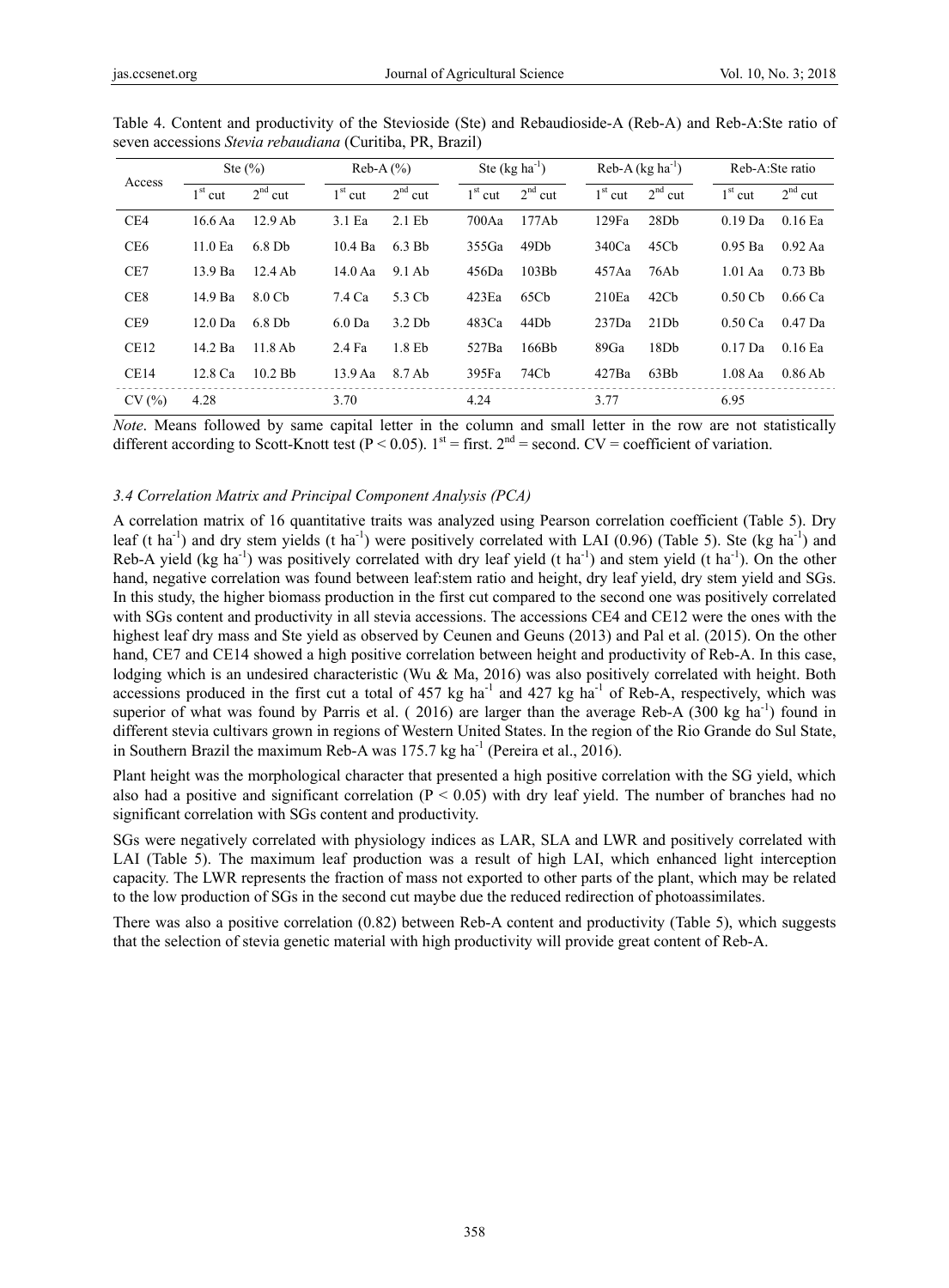| Variable                       | Ste                  | Reb-A<br>$(\%)$           | R: S                     | LAI           | <b>DLY</b>                         | <b>DSY</b>                      | L: S       | <b>NBS</b> |    | NBT Height LAR          |                          | SLA        |                              | LWR Lodging | <b>Ste</b>  | Reb-A       |
|--------------------------------|----------------------|---------------------------|--------------------------|---------------|------------------------------------|---------------------------------|------------|------------|----|-------------------------|--------------------------|------------|------------------------------|-------------|-------------|-------------|
|                                | $(\%)$               |                           |                          |               |                                    |                                 |            |            |    |                         |                          |            |                              |             | $(kg ha-1)$ | $(kg ha-1)$ |
| Ste $(\%)$                     |                      |                           |                          |               |                                    |                                 |            |            |    |                         |                          |            |                              |             |             |             |
| $Reb-A(%)$                     | ns                   | 1                         |                          |               |                                    |                                 |            |            |    |                         |                          |            |                              |             |             |             |
| R: S                           | ns                   | $0.90**$                  | $\overline{\phantom{0}}$ |               |                                    |                                 |            |            |    |                         |                          |            |                              |             |             |             |
| LAI                            | $0.62^*$             | ns                        | ns                       | 1             |                                    |                                 |            |            |    |                         |                          |            |                              |             |             |             |
| <b>DLY</b>                     | $0.72$ **            | ns                        | ns                       | $0.96^{**}$ 1 |                                    |                                 |            |            |    |                         |                          |            |                              |             |             |             |
| <b>DSY</b>                     | $0.70^{**}$          | ns                        | ns                       |               | $0.96^{**}$ $0.98^{**}$ 1          |                                 |            |            |    |                         |                          |            |                              |             |             |             |
| L: S                           | $-0.75***$ ns        |                           | ns                       |               | $-0.73$ ** $-0.78$ ** $-0.83$ ** 1 |                                 |            |            |    |                         |                          |            |                              |             |             |             |
| <b>NBS</b>                     | ns                   | ns                        | ns                       | $0.57^*$      | ns                                 | ns                              | ns         |            |    |                         |                          |            |                              |             |             |             |
| <b>NBT</b>                     | ns                   | ns                        | ns                       | $0.70^{**}$   | $0.57^*$                           | $0.56^*$                        | ns         | $0.78***1$ |    |                         |                          |            |                              |             |             |             |
| Height                         | $0.69^{**}$ $0.55^*$ |                           | ns                       | $0.70^{**}$   | $0.84***$                          | $0.84***$                       | $-0.79$ ** | ns         | ns | $\mathbf{1}$            |                          |            |                              |             |             |             |
| LAR                            | $-0.76^{**}$ ns      |                           | ns                       | $-0.60^*$     |                                    | $-0.73$ ** $-0.76$ ** $0.93$ ** |            | ns         | ns | $-0.82$ <sup>**</sup> 1 |                          |            |                              |             |             |             |
| <b>SLA</b>                     | ns                   | ns                        | ns                       | ns            | ns                                 | ns                              | ns         | ns         | ns |                         | $-0.58^*$ $0.69^{**}$ 1  |            |                              |             |             |             |
| <b>LWR</b>                     | $-0.72$ **           | ns                        | ns                       | $-0.74$ **    | $-0.79$ **                         | $-0.85$ ** $0.99$ **            |            | ns         | ns | $-0.78$ ** $0.91$ **    |                          | ns         |                              |             |             |             |
| Lodging                        | ns                   | $0.76^*$                  | ns                       | ns            | ns                                 | ns                              | ns         | ns         | ns | $0.82^*$                | ns                       | $-0.84$ ** | ns                           |             |             |             |
| Ste $(kg ha-1)$                | $0.82$ **            | ns                        | ns                       | $0.92**$      | $0.97**$                           | $0.95***$                       | $-0.77$ ** | ns         | ns | $0.83***$               | $-0.72$ **               | ns         | $-0.77^{**}$ ns              |             |             |             |
| Reb-A $(\text{kg ha}^{-1})$ ns |                      | $0.82^{**}$ $0.59^{*}$ ns |                          |               | $0.65*$                            | $0.65^*$                        | $-0.63^*$  | ns         | ns | $0.84***$               | $-0.70^{**}$ $-0.58^{*}$ |            | $-0.63^*$ 0.89 <sup>**</sup> |             | $0.55^*$    |             |

Table 5. Pearson correlation matrix for stevia characters (Curitiba, PR, Brazil)

*Note*. Dry leaf yield - DLY (t ha<sup>-1</sup>); dry stem yield - DSY (t ha<sup>-1</sup>); number of secondary branches - NSB; number of tertiary branches - NTB; leaf area index - LAI; specific leaf area - SLA; leaf area ratio - LAR; leaf weight ratio - LWR. \*\* $P \le 0.01$  represent significant values; \*  $P \le 0.05$ ; *ns* not significant.

Principal component analysis (PCA) was carried out using morphology and physiology parameters and SGs in the first and second cuts (Figures 1 and 2).

The first principal component of the first cut accounted for 57.39% of the total variation and Reb-A (%) contributed more to the variation  $(0.30)$ , followed by lodging  $(\%)$   $(0.29)$ , Reb-A (kg ha<sup>-1</sup>)  $(0.28)$ , Reb-A:Ste ratio (0.27) and height (0.22). All others characters contributed negatively to the first component. Second principal component contributed 19.53% of the total variation which had Ste  $(%)$   $(0.52)$ , Ste  $(kg \text{ ha}^{-1})$   $(0.46)$ , leaf:stem ratio  $(0.24)$ , RPF  $(0.23)$ , DLY  $(0.22)$  and height  $(0.22)$  as main sources of variation.

For the first cut, according to their dispersion on the PCA diagram, the accessions were distinctly separated (Figure 1B). CE7 and CE14 were closely related ad it presented higher lodging (%), Reb-A (%), Reb-A (kg ha-1) and height (m). CE4 was separated from the other accessions mainly because of the higher Ste content and productivity. The accessions CE6 and CE8 were distinguished from the CE4 access by the lower percentage of Ste and lower productivity of Ste. CE4 presented a high dry leaf yield and it had a high positive correlation with the productivity of Ste (Table 5). CE9 access was characterized by the higher values of LAI, LAR and SLA.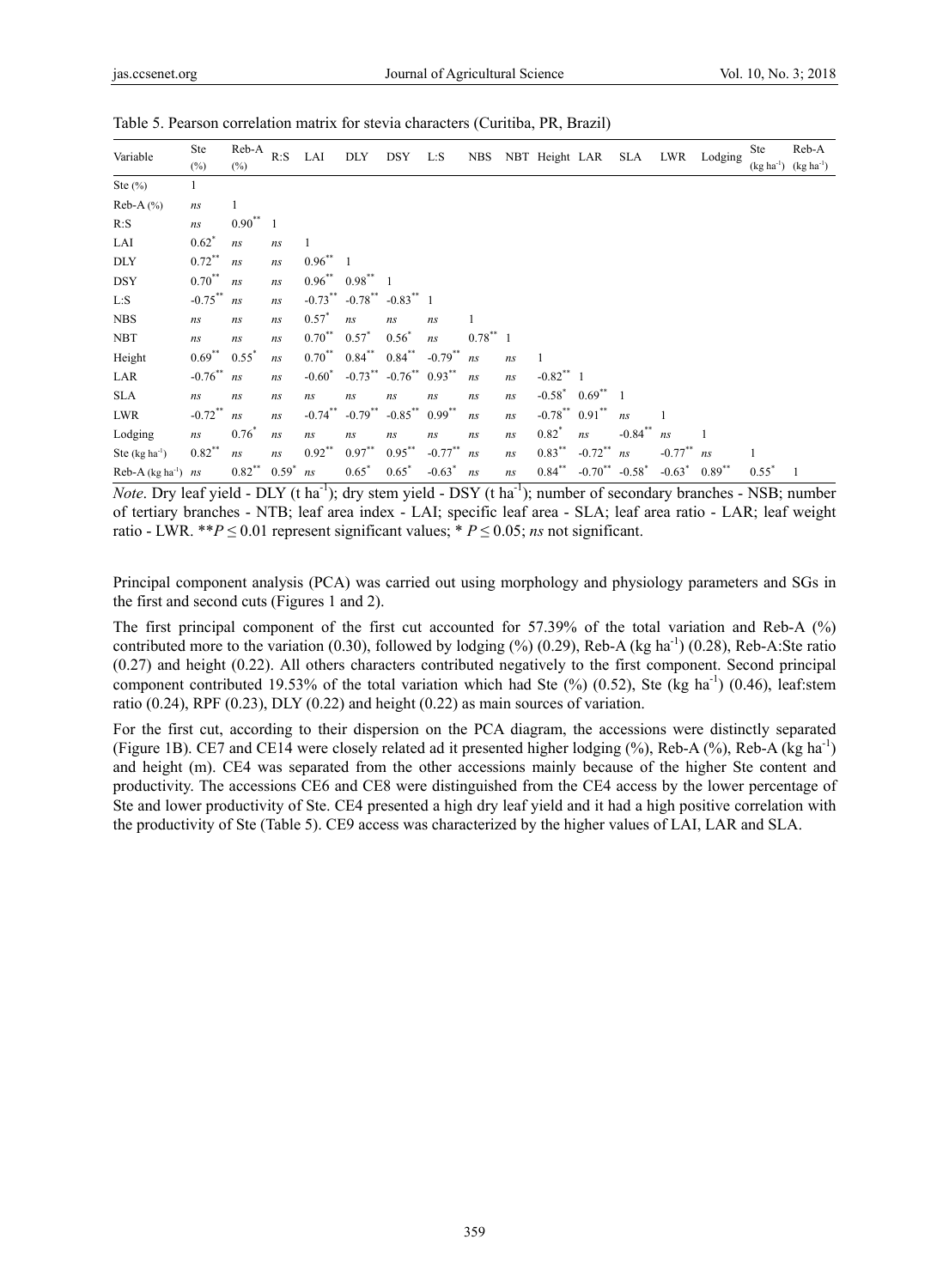

Figure 1. Biplot of principal components based on mean value of percentage of Ste in dry leaf  $(V_1)$ , percentage Reb-A in dry leaf (V<sub>2</sub>), Reb-A:Ste ratio (V<sub>3</sub>), LAI (V<sub>4</sub>), dry leaf yield (V<sub>5</sub>), dry stem yield (V<sub>6</sub>), leaf:stem ratio (V<sub>7</sub>), NSB (V<sub>8</sub>), NTB (V<sub>9</sub>), height (cm) (V<sub>10</sub>), LAR (V<sub>11</sub>), SLA (V<sub>12</sub>), LWR (V<sub>13</sub>), lodging (V<sub>14</sub>), Ste (kg ha<sup>-1</sup>)

 $(V_{15})$  and Reb-A (kg ha<sup>-1</sup>)  $(V_{16})$  in the first cut of the seven stevia accessions (A) and (B) Variable vector distributions and case distributions (accessions), respectively. The loading values of variables are presented (A) as vectors in the space of the PCA biplots (Curitiba, PR, Brazil)

The first principal component of the second cut accounted for 44.44% of the total variation and plant height contributed more to this variation (0.36), followed by lodging (0.34), DSY (t ha<sup>-1</sup>) (0.30), Reb-A (kg ha<sup>-1</sup>) (0.29), Reb-A (%) (0.25) and Ste (%) (0.23). Second principal component contributed 33.68% of the total variation. And Reb-A:Ste  $(0.38)$ , Reb-A $(\%)$   $(0.30)$  and Reb-A  $(kg ha^{-1})$   $(0.22)$  were the mani souces of this variation.

The PCA biplot for the second cut showed that CE7 and CE14 are more related by the larger lodging (%), height (m), Reb-A (%) and Reb-A (kg ha<sup>-1</sup>). CE4 and CE12 accessions are characterized in the second cut by the largest LAI, DLY, Ste (%)and Ste (kg ha<sup>-1</sup>). The CE6, CE8 and CE9 accessions are more related by the largest leaf:stem ratio, LAR  $(m^2 \text{ kg}^{-1})$  and LWR and smaller Ste (kg ha<sup>-1</sup>) and dry leaf yield (t ha<sup>-1</sup>) (Figures 2A and 2B).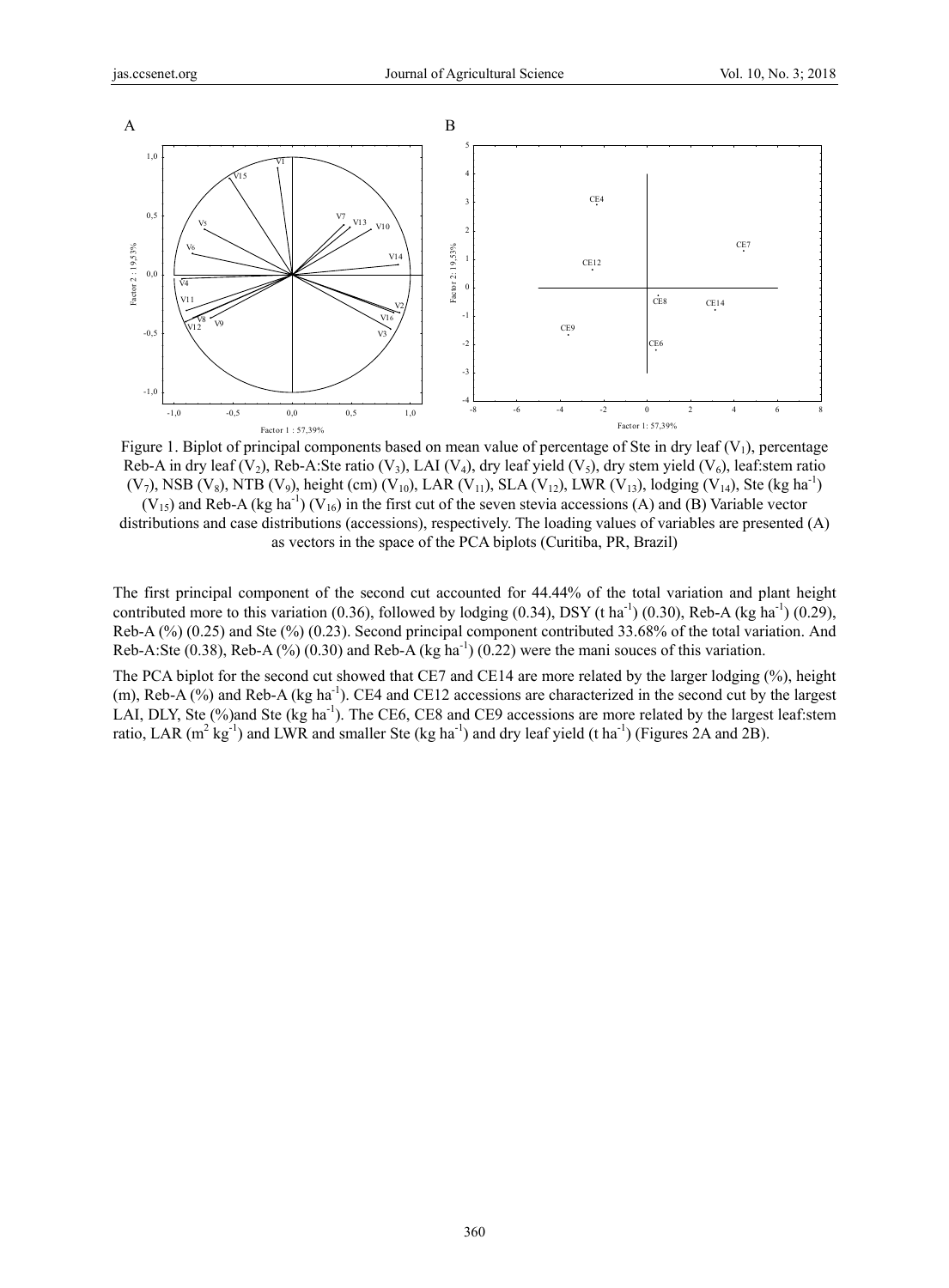

Figure 2. Biplot of principal components based on mean value of percentage of Ste in dry leaf  $(V_1)$ , percentage Reb-A in dry leaf (V<sub>2</sub>), Reb-A:Ste ratio (V<sub>3</sub>), LAI (V<sub>4</sub>), dry leaf yield (V<sub>5</sub>), dry stem yield (V<sub>6</sub>), leaf:stem ratio (V<sub>7</sub>), NSB (V<sub>8</sub>), NTB (V<sub>9</sub>), height (cm) (V<sub>10</sub>), LAR (V<sub>11</sub>), SLA (V<sub>12</sub>), LWR (V<sub>13</sub>), lodging (V<sub>14</sub>), Ste (kg ha<sup>-1</sup>)  $(V_{15})$  and Reb-A (kg ha<sup>-1</sup>)  $(V_{16})$  in the second cut of the seven stevia accessions. (A) and (B) Variable vector distributions and case distributions (accessions), respectively. The loading values of variables are presented (A) as vectors in the space of the PCA biplots (Curitiba, PR, Brazil)

The overall PCA analysis in both cuts indicates that the accessions CE7 and CE14 are characterized by increased Reb-A yield, height and lodging (%). CE4 and CE12 presented high Ste and dry leaf yield and the accessions CE6, CE8 and CE9 the highest leaf:stem ratio and low SGs.

The accessions CE7 and CE14 that presented high Reb-A:Ste ratio which are most desired by industry as Reb-A has the best profile relative to all others glycosides and is more soluble in water (Ahmed & Dobberstein, 1982; Crammer & Ikan, 1986; Huang et al., 1995). So, the main objective of the stevia breeding programs is to develop new varieties with high levels of Reb-A (Dacome et al., 2005; Sekaran et al., 2007). In southern Brazil, previously work demonstrated that Reb-A:Ste ratio obtained for cultivar UEM-320 ranged between 1.05 and 1.15 (Dacome et al., 2005), this together with the results found in the present study suggest that it is possible to grow stevia and obtain quality raw material for the industry in the southern region on the country.

## **4. Conclusions**

The evaluated stevia accessions have characteristics of the interest for crop improvement, both in terms of biomass and SGs production under recommended climatic conditions for the cultivation. Accessions CE7 and CE14 presented the best results for the production of Reb-A, the main characteristic of interest in stevia breeding programs.

## **References**

- Ahmed, M. S., & Dobberstein, R. H. (1982). *Stevia rebaudiana* II. High performance liquid chromatographic separation and quantitation of stevioside, rebaudioside A and rebaudioside C. *Journal Chromatografy, 236*(2), 523-526.
- Anami, E. T., Vidigal, M. C. G., Vidigal Filho, P. S., Lacanallo, G. F., Gonela, A., & Poletine, J. P. (2010). Characterization and genetic divergence in *Stevia rebaudiana* (Bert.) Bertoni clones based in agronomical and morphological characteristics. *International Journal of Food, Agriculture and Environment, 8*(3/4), 1-18.
- Andolfi, L., Macchia, M., & Ceccarini, L. (2006). Agronomic-productive characteristics of two genotype of *Stevia rebaudiana* in Central Italy. *Italian Journal of Agronomy, 1*(2), 257-262. https://doi.org/10.4081/ ija.2006.257
- Bondarev, N. I., Sukhanova, M. A., Reshetnyak, O. V., & Nosov, A. M. (2003). Steviol glycoside content in different organs of *Stevia rebaudiana* and its dynamics during ontogeny. *Biologia Plantarum, 47*(2), 261-264. https://doi.org/10.1023/B:BIOP.0000022261.35259.4f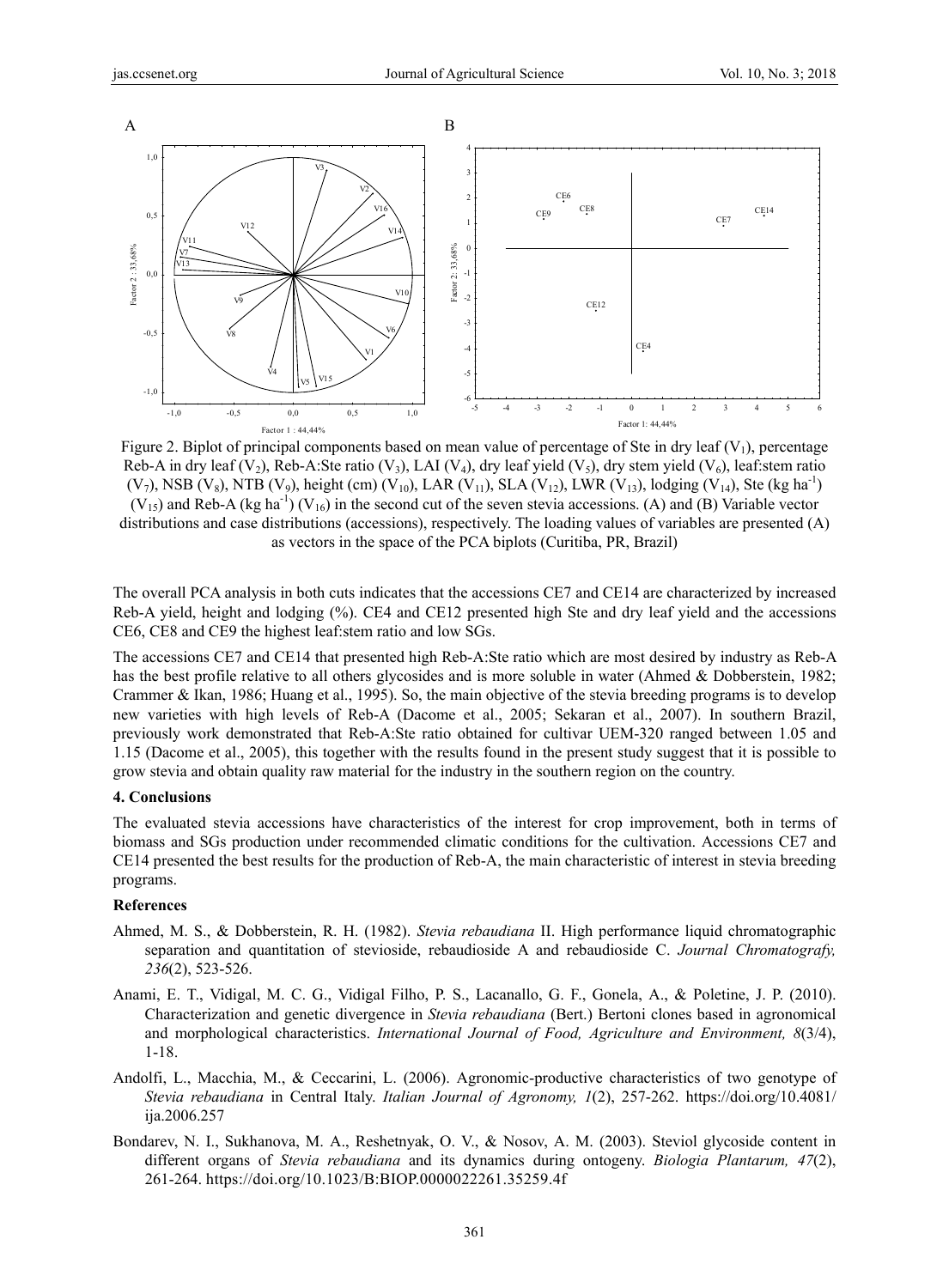- Brandle, J. E., & Rosa, N. (1992). Heritability for yield, leaf: stem ratio and stevioside contente estimated from a landrace cultivar of *Stevia rebaudiana*. *Canadian Journal Plant Science, 72*(4), 1263-1266. https://doi.org/ 10.4141/cjps92-159
- Ceunen, S., & Geuns, J. M. C. (2013). Influence of photoperiodism on the spatio-temporal accumulation of steviol glycosides in *Stevia rebaudiana* (Bertoni). *Plant Science, 198*, 72-82. https://doi.org/10.1016/ j.plantsci.2012.10.003
- Crammer, B., & Ikan, R. (1986). Sweet glycosides from the stevia plant. *Chemistry in Britain, 22*(10), 915-916.
- Dacome, S., da Silva, C. C., da Costa, C. E. M., Fontana, J. D., Adelmann, J., & da Costa, S. C. (2005). Sweet diterpenic glycosides balance of a new cultivarof *Stevia rebaudiana* (Bert) Bertoni: isolation and quantitative distribution by chromatographic, spectroscopic and electrophoretic methods. *Process Biochemistry, 44*(11), 3587-3594. https://doi.org/10.1016/j.procbio.2005.03.035
- Fronza, D., & Folegatti, M. V. (2003). Water consumption of the stevia (*Stevia rebaudiana* (Bert.) Bertoni) crop estimated through microlysimeter. *Scientia. Agricola, 60*(3), 595-599. https://doi.org/10.1590/S0103-9016 2003000300028
- Giraldo, C., Marín, L., & Habeych, D. (2005). Obtención de Edulcorantes de *Stevia rebaudiana* Bertoni. *Revista CENIC Ciências Biológicas, 36*, 3-10.
- González, H. R., Luz, A., Sosa, I. H., Amita, M. M. R., Ferradá, C. A. R., Govín, E. S., & Figueredo, M. M. (2007). Comportamiento del cultivo de *Stevia rebaudiana* (Bertoni) Bertoni em Cuba. *Revista Cubana de Plantas Medicinales, 12*(4), 121-124.
- Huang, Y. S., Guo, A. G., Qian, Y., Chen, L. Y., & Gu, H. F. (1995). Studies on the variation of steviosides content and selection of type R-A in *Stevia rebaudiana*. *Journal of Plant Research Environmental, 4*, 28-32.
- Industry ARC. (2014). *Global stevia/Stevia rebaudiana market (2013-2018)? By types (liquid and powdered); by application (dairy, bakery, canned food, beverages and others) and by geography*. Retrieved from http://industryarc.com/Domain/2/agriculture-market-research.html
- Kinghorn, A. D. (2002). *Stevia: The genus Stevia*. CRC Press: New York. https://doi.org/10.4324/9780203165942
- Kolb, N., Herrera, J. L., Ferreyra, D. J., & Uliana, R. F. (2001). Analysis of sweet diterpene glycosides from *Stevia rebaudiana*: improved HPLC method. *Journal of Agricultural and Food Chemistry, 49*(10), 4538-4541. https://doi.org/10.1021/jf010475p
- Lavini, A., Riccardi, M., Pulvento, C., Luca, S., Scamosci, M., & d'Andria, R. (2008). Yield, quality and water consuption of *Stevia rebaudiana* Bertoni grown under diferente irrigation regimes in Southern Italy. *Italian Journal of Agronomy, 3*(2), 135-143. https://doi.org/10.4081/ija.2008.135
- Lima Filho, O. F., Valois, A. C. C., & Lucas, Z. M. (2004). *Sistemas de produção: Estévia*. Dourados, MS: Embrapa Agropecuária Oeste.
- Madan, S., Ahmad, S., Singh, G. N., Kohli, K., Kumar, Y., Singh, R., & Garg, M. (2010). *Stevia rebaudiana* (Bert.) Bertoni: A revew. *Indian Journal of Natural Products and Resources, 1*(3), 267-286.
- Megeji, N. W., Kumar, J. K., Singh, V., Kaul, V. K., & Ahuja, P. S. (2005). Introducing *Stevia rebaudiana*, a natural zero-calorie sweetener. *Current Science, 88*(5), 801-804.
- Midmore, D. J., & Rank, A. H. (2002). *A new rural industry stevia to replace imported chemical sweeteners* (RIRDC Publication No. W02/22).
- Mondança, R. L., Gálvez, A. V., Bravo, L. Z., & Hen, K. A. (2012). *Stevia rebaudiana* Bertoni, source of a high-potency natural sweetener: A comprehensive review on the biochemical, nutritional and functional aspects. *Food Chemistry, 132*(3), 1121-1132. https://doi.org/10.1016/j.foodchem.2011.11.140
- Murashige, T., & Skoog, F. A. (1962). A revised medium for a rapid growth and bioassays with tobacco tissues cultures. *Plant Physiology, 15*, 473-479. https://doi.org/10.1111/j.1399-3054.1962.tb08052.x
- Pal, P. K., Prasad, R., & Pathania, V. (2013). Effect of decapitation and nutrient applications on shoot branching, yield, and accumulation of secondary metabolites in leaves of *Stevia rebaudiana* Bertoni. *Journal Plant Physiology, 15*(17), 1526-1535. https://doi.org/10.1016/j.jplph.2013.06.017
- Pal, P. K., Mahajan, M., Prasad, R., Pathania, V., Singh, B., & Ahuja, P. S. (2015). Harvesting regimes to optimize yield and quality in annual and perennial *Stevia rebaudiana* under sub-temperate conditions. *Industrial Crops & Products, 65*, 556-564. https://doi.org/10.1016/j.indcrop.2014.09.060